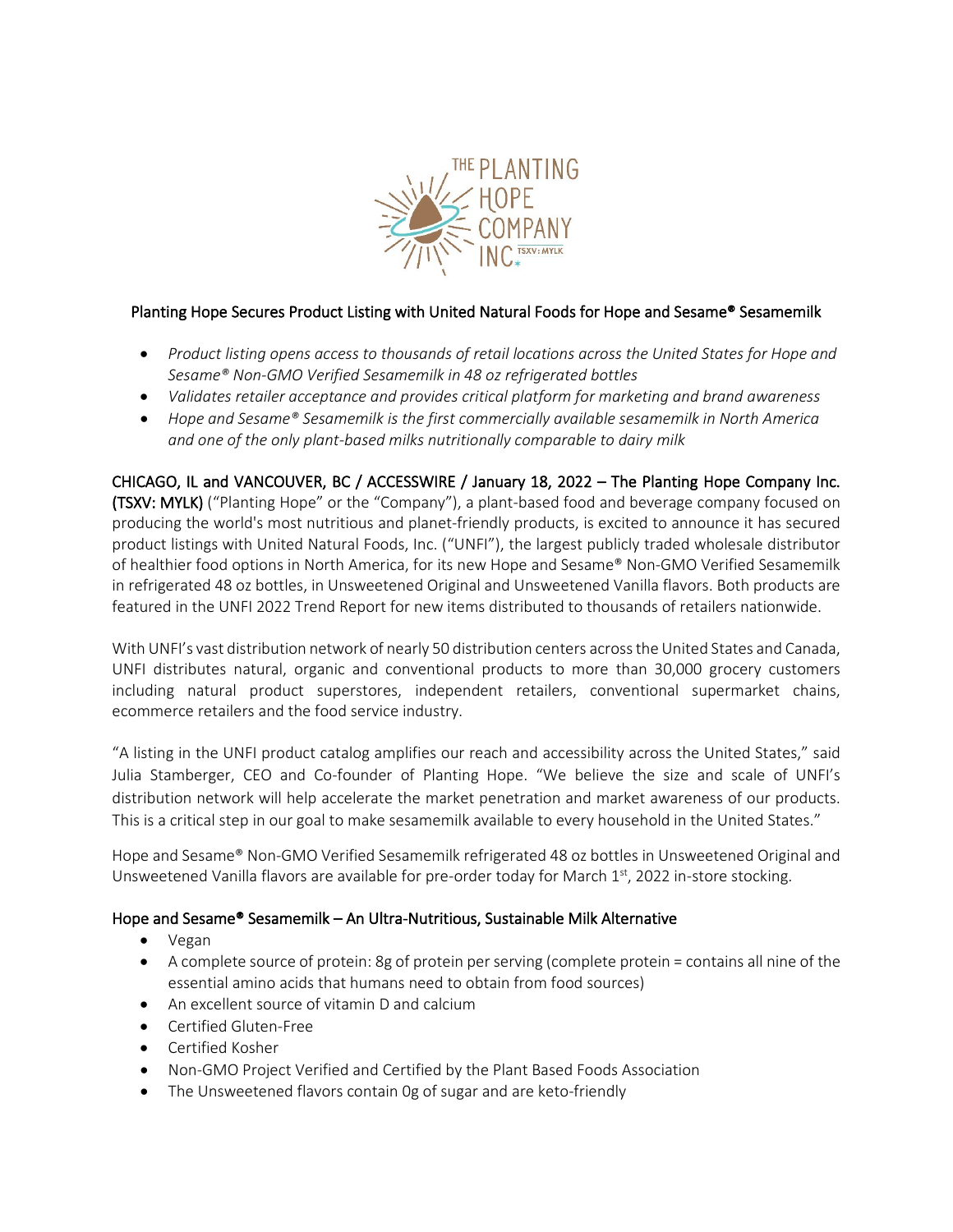#### Sesame – One of the Most Sustainable Crops on the Planet

- Requires relatively little water to cultivate and thrives in drought conditions
- Bee-friendly and self-pollinating
- An excellent cover crop, contributing positively to sustainable agriculture
- Sesamemilk upcycles the protein remaining after sesame seeds are pressed for oil (traditionally considered a byproduct used for animal feed)

Selection and availability may vary by store. To find a participating store, use the [locator tool](https://hopeandsesame.com/pages/store-locator) on the Hope and Sesame® website.

#### About Hope and Sesame®

[Hope and Sesame®](https://www.hopeandsesame.com/) has cracked the code on unlocking the dense nutrition in tiny sesame seeds to create an important new trend in plant milk: sesamemilk, both ultra-nutritious and highly planet-friendly. Sesame is sustainable, requiring very little water to cultivate, it's naturally drought- and pest-resistant, and can selfpollinate. Sesamemilk is nutritionally comparable to dairy milk, delivering 8g of complete protein per serving (including all 9 essential amino acids) – that's 8x the protein in most nut milks and 3x the protein in most oat milks. Hope and Sesame® Sesamemilk is vegan, a good source of protein, an excellent source of vitamin D and calcium, is Certified Gluten-Free and Certified Kosher, and is free from soy and dairy. All Hope and Sesame® products are Non-GMO Project Verified and Certified by the Plant Based Foods Association. Hope and Sesame® was awarded Best Milk Alternative and Best Plant-Based Sustainability in FoodBev's 2021 World Plant-Based Food Awards and received the 2020 Sofi Award for Best New Product, Plant-Based Milk from the Specialty Food Association.

## About The Planting Hope Company Inc.

Planting Hope develops, launches and scales uniquely innovative plant-based and planet-friendly food and beverage brands. Planting Hope's cutting-edge and award-winning products fill key unmet needs in the skyrocketing plant-based food and beverage space. Founded by experienced food industry entrepreneurs, Planting Hope is a women-managed and woman-led company with a focus on nutrition, sustainability and diversity. For more information visit[: www.plantinghopecompany.com.](http://www.plantinghopecompany.com/)

## Company Contact:

Julia Stamberger CEO and Co-founder (773) 492-2243 [julia@plantinghopecompany.com](mailto:julia@plantinghopecompany.com)

Media Contact: Rachel Kay Public Relations Becca Stonebraker (818) 383-3929 [becca@rkpr.net](mailto:becca@rkpr.net)